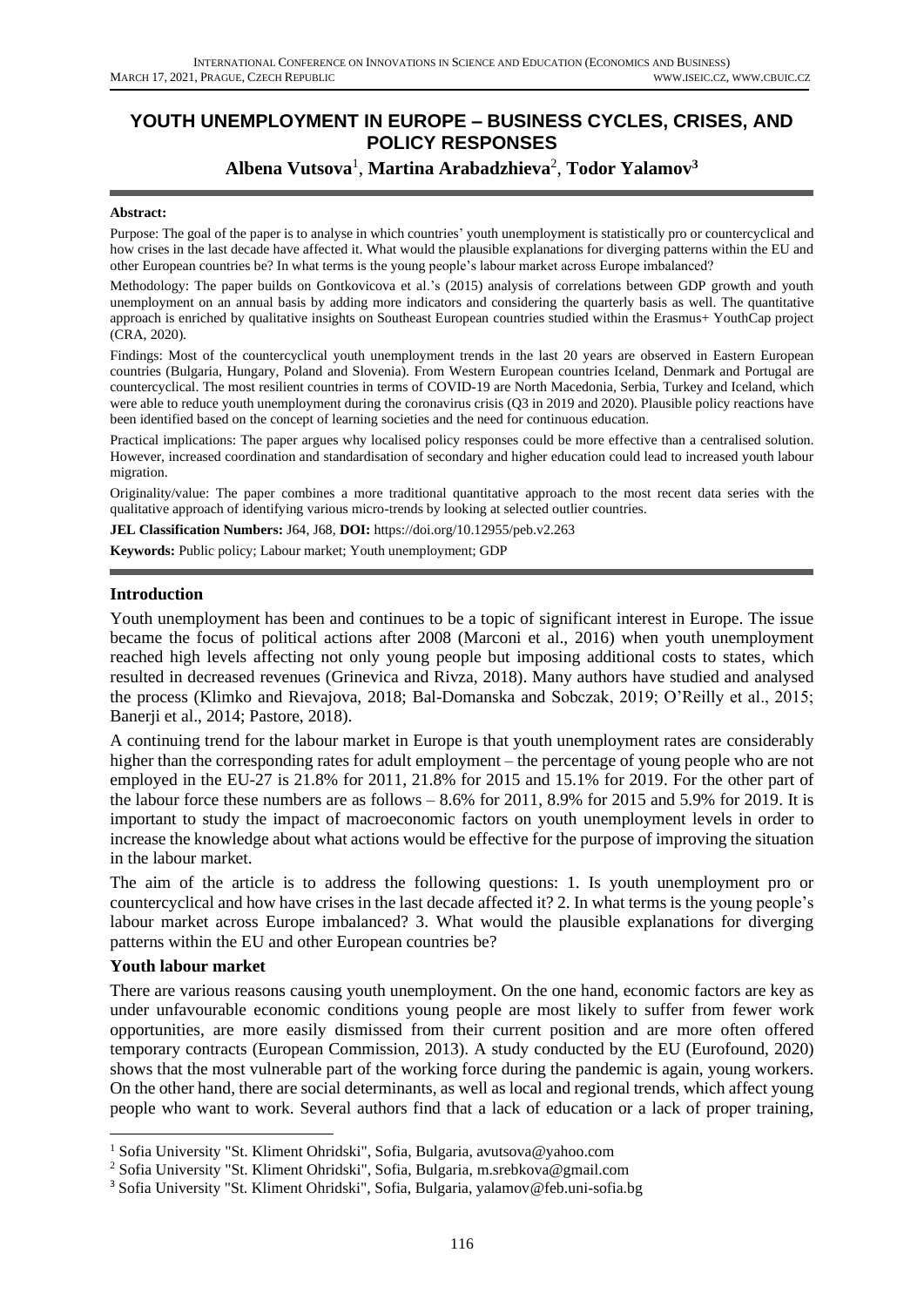insufficient work experience, more flexible contract arrangements and general skill mismatch make youths unprepared for entering the labour market (Scarpetta et al., 2010; Bell and Blanchflower, 2011; Eichhorst, Hinte and Rinne, 2013). Transitions, the fast reshaping of the economic environment and changes in training, education marketisation and limited access to it have an additional impact as well. The general level of education and the education of young people are markers of the commitment to a knowledge-intensive economy and are of key importance for the improvement of the labour market (Bal-Domanska & Sobczak, 2019).

We observed four different trajectories of youth unemployment over the last 20 years (2000 – 2020) increase in its rates both in the first and second decades (I quadrant of Figure 1), decrease in the first decade and increase in the second (II quadrant), decrease in the two decades (III quadrant) and initial increase, followed by a decrease in the second decade (IV quadrant). Most of the EU27 countries, along with the US and Switzerland, at first marked an increase in youth unemployment before the global financial crisis (2007-2009), and later there was a decrease in unemployment (before the global COVID-19 crisis). A small group, predominately Eastern European countries (Bulgaria, Poland, Slovakia, Croatia and the Czech Republic and with Finland and Sweden) observed a continuing decrease before and after the financial crisis. The youth unemployment rates in Cyprus and Turkey increased during the entire 20-year period, and Greece, Italy and Norway at first marked an improvement in terms of youth unemployment, but this trend deteriorated post-2019.



The highest unemployment rates (around and above 30% for 2019) for young people without work between the age of 15 and 24 in recent years are observed in North Macedonia, Greece, Italy, and Spain, which continued to top the ranking during the COVID-19 crisis in 2020 as well. In the context of geographical location, these trends correspond to similar economic community tendencies. In comparison, the lowest levels around and below 8% for 2019 are typical for Germany, the Netherlands (developed innovative states), and the Czech Republic (moderate innovator). The imbalance across Europe is visible as the range between these levels is substantial. Bulgaria and Poland marked the most sustainable improvement in youth unemployment across the last 20 years.

Youths are considered the most vulnerable group for labour market exclusion as they enter the workforce for the first time and do not have sufficient working experience (Gontkovičová et al., 2015). In addition, their education and training are often not adequate to prepare them fully for the transition from education to work. In many states, the education market usually reacts too slowly to changes in labour market requirements. What is more, in some cases, the reforms implemented are not adequate enough to address the issue properly. Nevertheless, the transition to a knowledge-intensive economy affects youth in a positive way (Bal-Domanska & Sobczak, 2019), which could contribute to reversing the negative trends.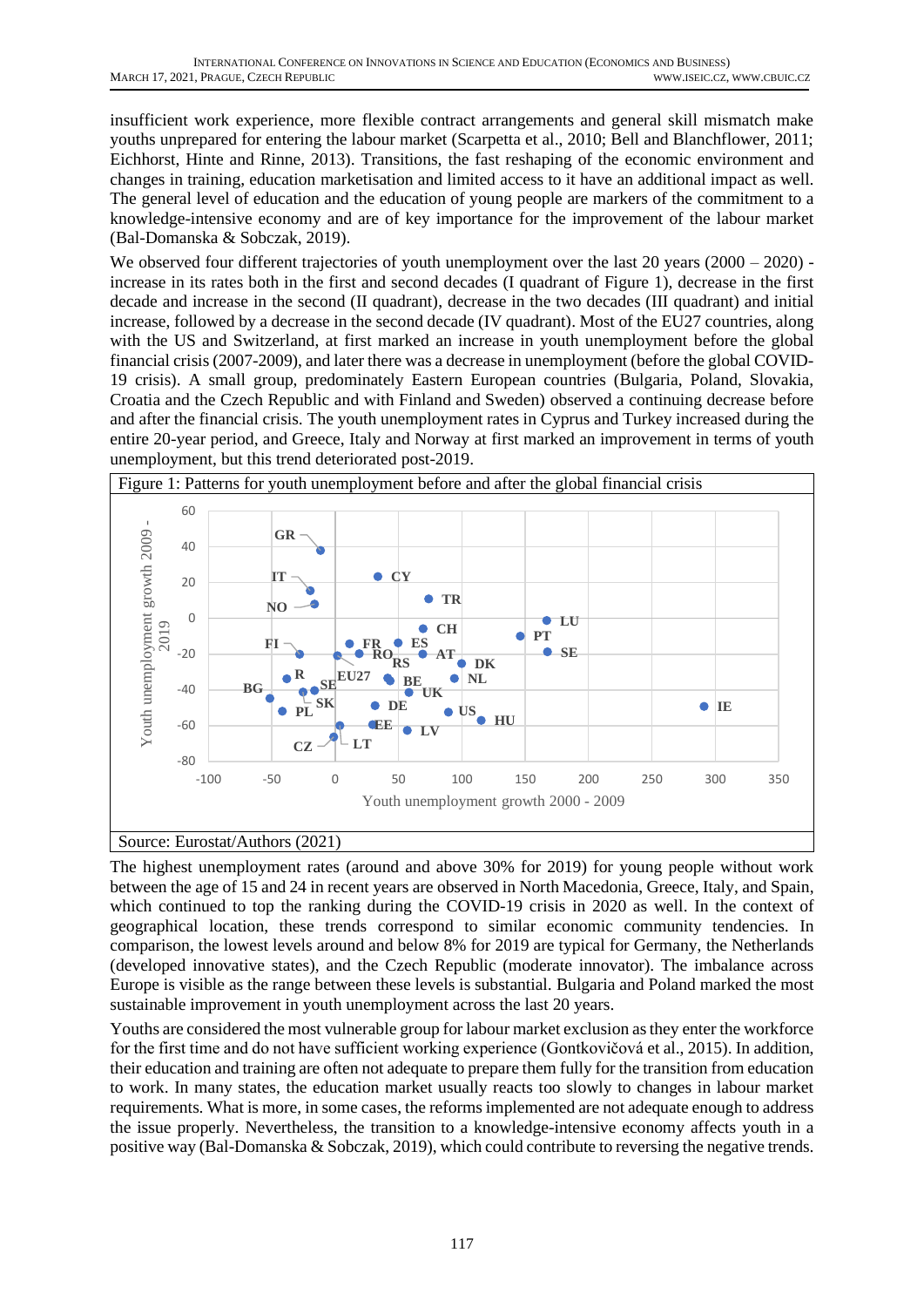Another aspect is associated with youth migration. Some studies show that youngsters are more likely to immigrate to countries with growing GDP (Franc et al., 2019). This trend is a consequence of one of the fundamental EU principles - the free movement of persons. Despite some negative connotations for a small proportion of individuals, it is seen as a positive trend because it could decrease the overall youth unemployment rate in Europe (O'Reilly et al., 2015). However, due to the COVID-19 crisis, opportunities for migrant workers, which affects again largely youngsters, have been restricted to a great extent.

According to a survey conducted by the European Commission, young women are most likely to suffer the consequences of the COVID-19 situation (Eurofound, 2020). Usually, women are considered to be in a more unfavourable position in the labour market, but the current situation deepened this trend.

An interesting point is that some countries managed to decrease the percentage of unemployed young people during the crisis, namely the period between the last quarter of 2019 and 2020. These states are North Macedonia, Serbia, Turkey and Iceland. This might be due to the fact that, with the exception of Turkey, all other countries are small and also because targeted measures against unemployment have been implemented by them.

#### *Business cycles and their influence on the youth labour market*

Since Okun's (1962) study, when the first empirical confirmation of the negative relationship between the unemployment rate and economic growth was published, many different studies followed up to understand the differences appearing in younger and older groups of people. Some studies argue there is no statistical correlation between unemployment and economic growth (Mura et al., 2020).

O'Higgins (2001) states that the main reason for youth unemployment is namely the poor macroeconomic performance. Some authors prove that it is more volatile over time and more responsive to business cycles compared to adult unemployment rates (Dietrich, 2012; Gontkovičová et al., 2015). Variations in business cycles influence differently (less) the older and more experienced workforce (Blázquez-Fernández et al., 2018). Low GDP growth, along with other factors, is seen as a prerequisite for high levels of youth unemployment (Marques & Hörisch, 2020). In addition, the authors claim that it was most difficult for the countries hit hardest by the financial crisis to cope with these rising rates. Authors also analyse if low levels of unemployment (lower than the natural rate of unemployment) can lead to increased wages and employee benefits (Hedvicakova et al., 2018).

Many studies look into the role of institutions in the interplay between youth unemployment and business cycles. Ayllon and Ramos (2019) explore the role of stringent employment protection legislation and higher unemployment benefits and find out that they lead to lower earnings and relatively higher labour market volatility. Tomic (2018) analyses deterrent factors for youth unemployment such as reduced mobility (high opportunity costs to change homes or to move out from parents), high levels of remittances and other social factors that could explain the differences between countries with similar economic performance. Hutengs and Stadtmann (2014) find out that male unemployment in Scandinavian countries reacts stronger to business cycles.

Other studies (Miyamoto et al., 2020) go further to analyse what active labour market policies could reduce long-term unemployment. These appear to be trainings and start-up incentives. Successful policy responses to youth unemployment should include various measures as promoting apprenticeship contracts (which will help gain experience and skills but also lower the transaction costs of getting the first labour contract), diversification of educational choices and extending the stay in education (Scarpetta et al., 2010).

Looking into the fluctuation of unemployment rates, it is critical to note the influence of the COVID-19 pandemic. It disrupted all aspects of the global economy as well as the labour market (European Commission, 2020), which was consequently reflected by the unemployment levels across Europe. At the same time, differences in the economic situation of individual states lead to dissimilar developments in the labour market (Cedefop, 2021), and there are significant variations between European countries (O'Higgins, 2015). According to Georgiou (2021), countries in South Europe suffered more from an increase in unemployment.

Previous research contributes to the view that crisis affects unalike economic structures and labour markets in a different way (Eichhorst et al., 2010). Moreover, youth unemployment has been severely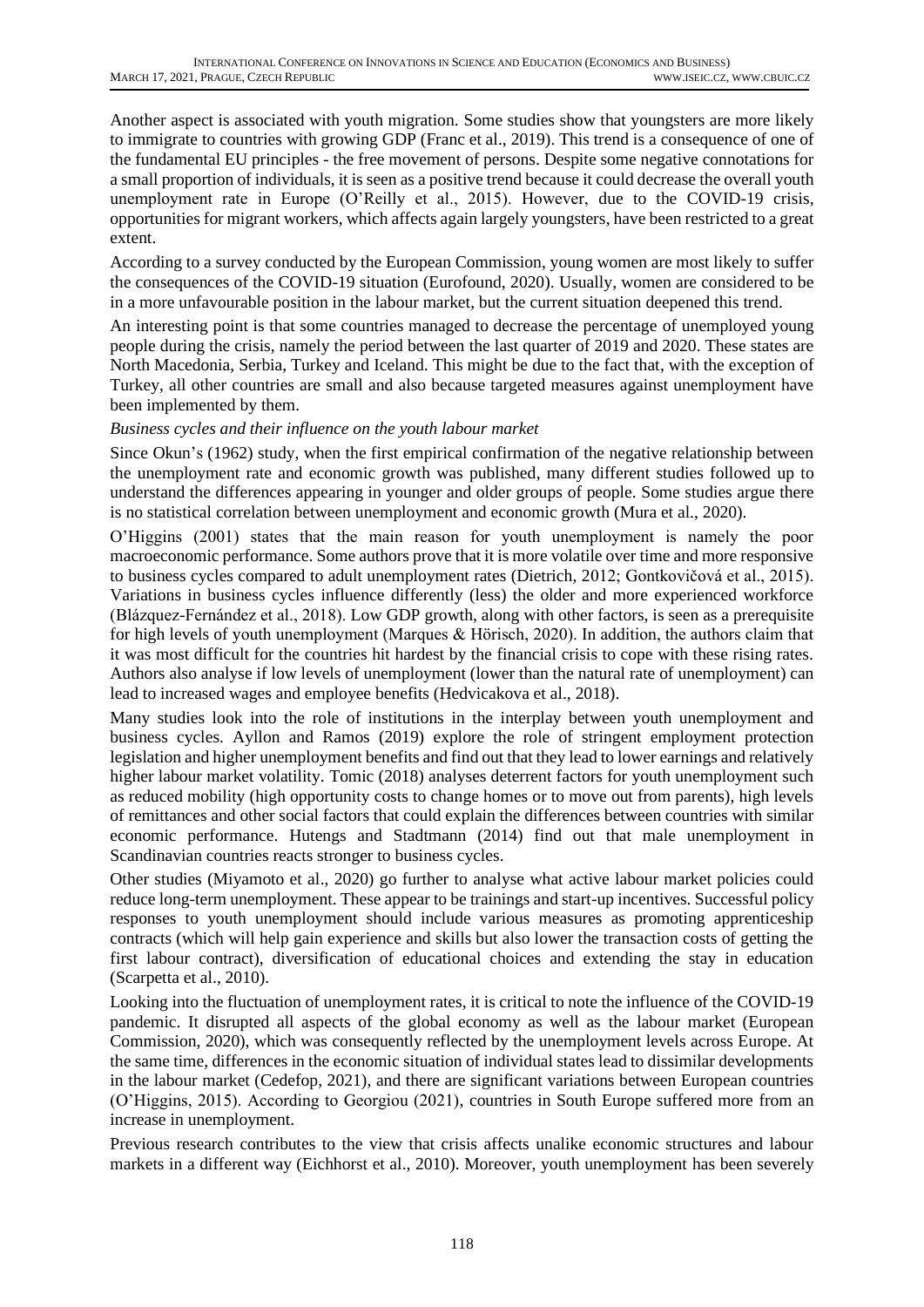aggravated after the recent global financial crisis (Dietrich, 2016; Marques & Hörisch, 2019), which implies that the current COVID crisis will again have a more intense impact on youths.

### *Methods*

In order to achieve this goal, the paper builds on Gontkovicova et al.'s (2015) analysis of correlations between GDP growth and youth unemployment on an annual basis by adding more indicators and considering the quarterly basis as well. The quantitative approach is enriched by qualitative insights on Southeast European countries studied within the Erasmus+ YouthCap project (CRA, 2020). Annual and quarterly data provided by Eurostat was monitored and treated in the survey. Correlations between the levels of total employment, comparisons with those of young people's employment rates and how they are affected by GDP growth rates have been analysed as well.

The paper combines a more traditional quantitative approach on the most recent data series with the qualitative approach of identifying various micro-trends by looking at selected outlier countries. In addition, elements of the ontology approach have been applied from a historical and contextual perspective.

## *Results*

The following figure illustrates the correlations between GDP growth and youth unemployment for the  $2010 - 2020$  period.



Youth unemployment is strongly countercyclical in Iceland and Hungary (correlation coefficient r=- 0.80 and significance level sig= 0.01), moderately countercyclical in Denmark, Slovenia, Bulgaria, Portugal and Poland (r between -0.66 and -.079 and sig=0.05) and weakly countercyclical in Croatia, the Czech Republic, France, Turkey and the Netherlands (r between -0.57 and -0.62 and sig=0.10) and surprisingly procyclical in Germany ( $r=0.61$ , sig. $=0.10$ ). Partially, this fact might be due to the high unemployment benefits, which reduce the incentives for people to seek or accept job offers, which lead to higher unemployment (Banerji et al., 2014). Moreover, the increased taxes and withdrawn incometested benefits add to this effect.

The study looks further into the relation between GDP and unemployment rates, analysing it on a quarterly basis. Again, we could see an even stronger correlation between GDP level and youth unemployment. In most cases, this relation is preserved for adult unemployment and overall unemployment rates, again proving that GDP as a macroeconomic factor influences the number of people left out of the labour force. The exceptions are several countries like France, Austria and Italy.

An interesting fact is that this correlation is observed between youth unemployment rates and GDP growth on an annual basis and GDP on a quarterly basis, but not between youth unemployment levels and quarterly GDP growth. One conceivable factor could be the uneven migration of young people between European countries and, in addition, the visible different absorption capacity of the various national sectors during different quarters, with the internal dynamic sector development being dependant on global economic changes as well. Another reason for this phenomenon might be the time lag needed for young people to respond to the demand in the labour market.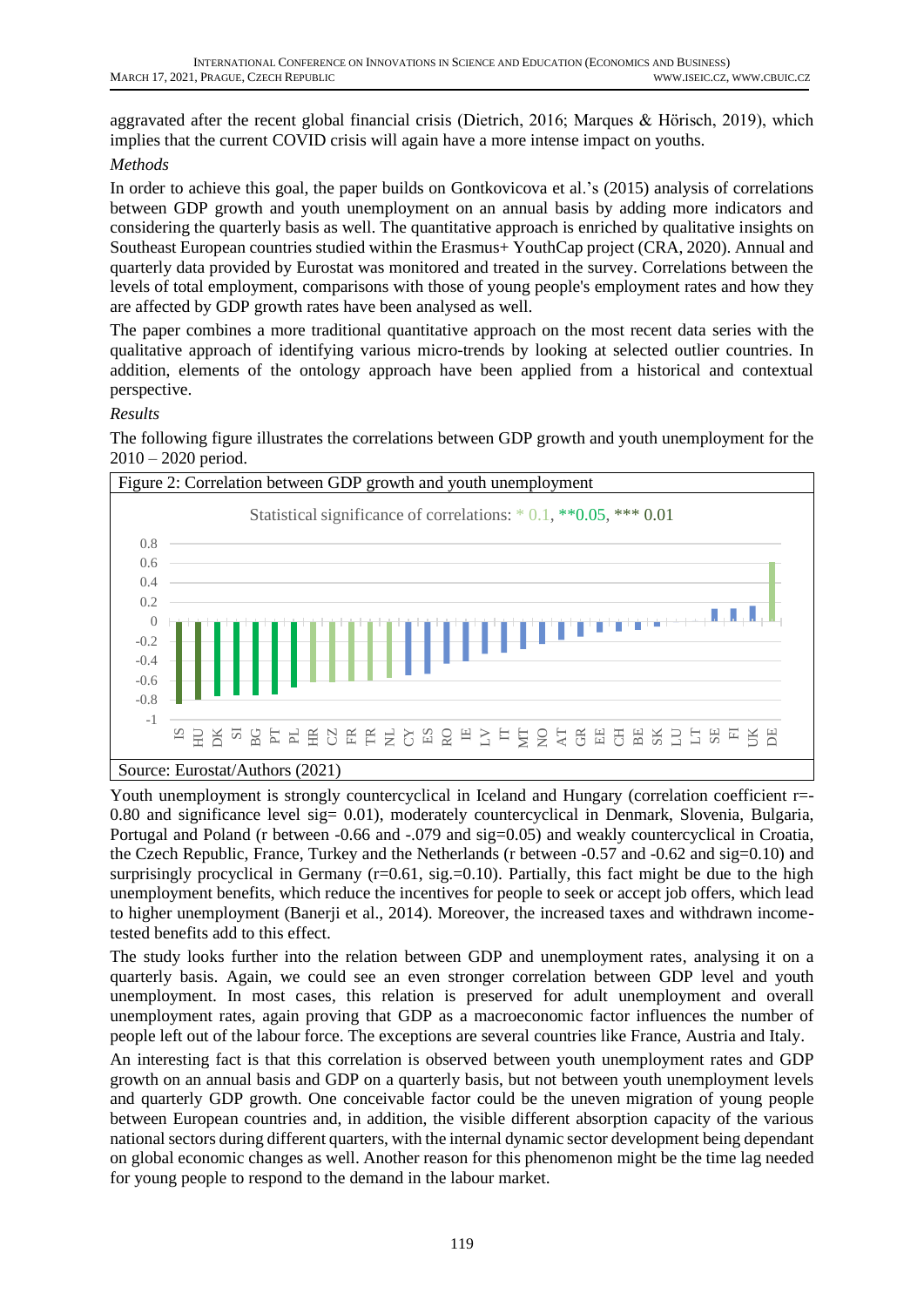| Table 1: Correlation between GDP and unemployment |                   |                  |                        |                  |                        |                  |
|---------------------------------------------------|-------------------|------------------|------------------------|------------------|------------------------|------------------|
| Age                                               | Between $15 - 25$ |                  | <b>Between 25 - 74</b> |                  | <b>Between 15 - 74</b> |                  |
| Country                                           | Correlation       | Significance     | Correlation            | Significance     | Correlation            | Significance     |
|                                                   |                   | level            |                        | level            |                        | level            |
| Czechia                                           | $-0.97$           | $\mathbf{0}$     | $-0.98$                | $\mathbf{0}$     | $-0.98$                | $\mathbf{0}$     |
| <b>Slovakia</b>                                   | $-0.96$           | $\mathbf{0}$     | $-0.94$                | $\overline{0}$   | $-0.95$                | $\mathbf{0}$     |
| Poland                                            | $-0.96$           | $\mathbf{0}$     | $-0.96$                | $\overline{0}$   | $-0.96$                | $\mathbf{0}$     |
| <b>Ireland</b>                                    | $-0.94$           | $\mathbf{0}$     | $-0.97$                | $\mathbf{0}$     | $-0.97$                | $\mathbf{0}$     |
| <b>Bulgaria</b>                                   | $-0.93$           | $\mathbf{0}$     | $-0.95$                | $\overline{0}$   | $-0.96$                | $\boldsymbol{0}$ |
| Germany                                           | $-0.92$           | $\mathbf{0}$     | $-0.92$                | $\mathbf{0}$     | $-0.92$                | $\mathbf{0}$     |
| Latvia                                            | $-0.92$           | $\mathbf{0}$     | $-0.96$                | $\mathbf{0}$     | $-0.96$                | $\mathbf{0}$     |
| <b>Denmark</b>                                    | $-0.91$           | $\mathbf{0}$     | $-0.94$                | $\overline{0}$   | $-0.95$                | $\boldsymbol{0}$ |
| Hungary                                           | $-0.90$           | $\mathbf{0}$     | $-0.93$                | $\mathbf{0}$     | $-0.93$                | $\mathbf{0}$     |
| <b>Serbia</b>                                     | $-0.89$           | $\mathbf{0}$     | $-0.87$                | $\mathbf{0}$     | $-0.88$                | $\mathbf{0}$     |
| Romania                                           | $-0.88$           | $\boldsymbol{0}$ | $-0.93$                | $\overline{0}$   | $-0.95$                | $\boldsymbol{0}$ |
| Slovenia                                          | $-0.88$           | $\mathbf{0}$     | $-0.89$                | $\mathbf{0}$     | $-0.91$                | $\mathbf{0}$     |
| <b>Netherlands</b>                                | $-0.87$           | $\mathbf{0}$     | $-0.67$                | $\overline{0}$   | $-0.73$                | $\mathbf{0}$     |
| EU - 27 countries                                 | $-0.87$           | $\mathbf{0}$     | $-0.81$                | $\overline{0}$   | $-0.83$                | $\boldsymbol{0}$ |
| Croatia                                           | $-0.86$           | $\mathbf{0}$     | $-0.81$                | $\mathbf{0}$     | $-0.83$                | $\mathbf{0}$     |
| <b>Cyprus</b>                                     | $-0.86$           | $\mathbf{0}$     | $-0.82$                | $\mathbf{0}$     | $-0.85$                | $\mathbf{0}$     |
| Lithuania                                         | $-0.85$           | $\mathbf{0}$     | $-0.93$                | $\boldsymbol{0}$ | $-0.92$                | $\boldsymbol{0}$ |
| Malta                                             | $-0.84$           | $\mathbf{0}$     | $-0.93$                | $\mathbf{0}$     | $-0.97$                | $\mathbf{0}$     |
| Portugal                                          | $-0.84$           | $\mathbf{0}$     | $-0.78$                | $\mathbf{0}$     | $-0.79$                | $\mathbf{0}$     |
| <b>United Kingdom</b>                             | $-0.82$           | $\mathbf{0}$     | $-0.80$                | $\mathbf{0}$     | $-0.81$                | $\boldsymbol{0}$ |
| <b>Spain</b>                                      | $-0.82$           | $\mathbf{0}$     | $-0.78$                | $\overline{0}$   | $-0.79$                | $\mathbf{0}$     |
| <b>Sweden</b>                                     | $-0.74$           | $\mathbf{0}$     | $-0.54$                | $\mathbf{0}$     | $-0.77$                | $\mathbf{0}$     |
| <b>Estonia</b>                                    | $-0.71$           | $\mathbf{0}$     | $-0.84$                | $\mathbf{0}$     | $-0.84$                | $\boldsymbol{0}$ |
| <b>Finland</b>                                    | $-0.63$           | $\mathbf{0}$     | $-0.51$                | $\mathbf{0}$     | $-0.60$                | $\boldsymbol{0}$ |
| <b>Belgium</b>                                    | $-0.56$           | $\boldsymbol{0}$ | $-0.49$                | $\overline{0}$   | $-0.55$                | $\overline{0}$   |
| <b>France</b>                                     | $-0.47$           | $\mathbf{0}$     | $-0.06$                | 0.72             | $-0.18$                | 0.26             |
| <b>Greece</b>                                     | $-0.37$           | 0.02             | $-0.62$                | $\overline{0}$   | $-0.58$                | $\mathbf{0}$     |
| <b>Italy</b>                                      | $-0.28$           | 0.08             | $-0.21$                | 0.19             | $-0.22$                | 0.17             |
| Austria                                           | $-0.23$           | 0.15             | $-0.06$                | 0.71             | $-0.16$                | 0.32             |
| Luxembourg                                        | $-0.18$           | 0.25             | 0.42                   | $0.01\,$         | 0.43                   | $\mathbf{0}$     |
| <b>Switzerland</b>                                | $-0.02$           | 0.9              | 0.24                   | 0.12             | 0.09                   | 0.56             |
| <b>Norway</b>                                     | 0.55              | $\boldsymbol{0}$ | 0.53                   | $\boldsymbol{0}$ | 0.53                   | $\boldsymbol{0}$ |
| Source: Eurostat/own calculations (2021)          |                   |                  |                        |                  |                        |                  |

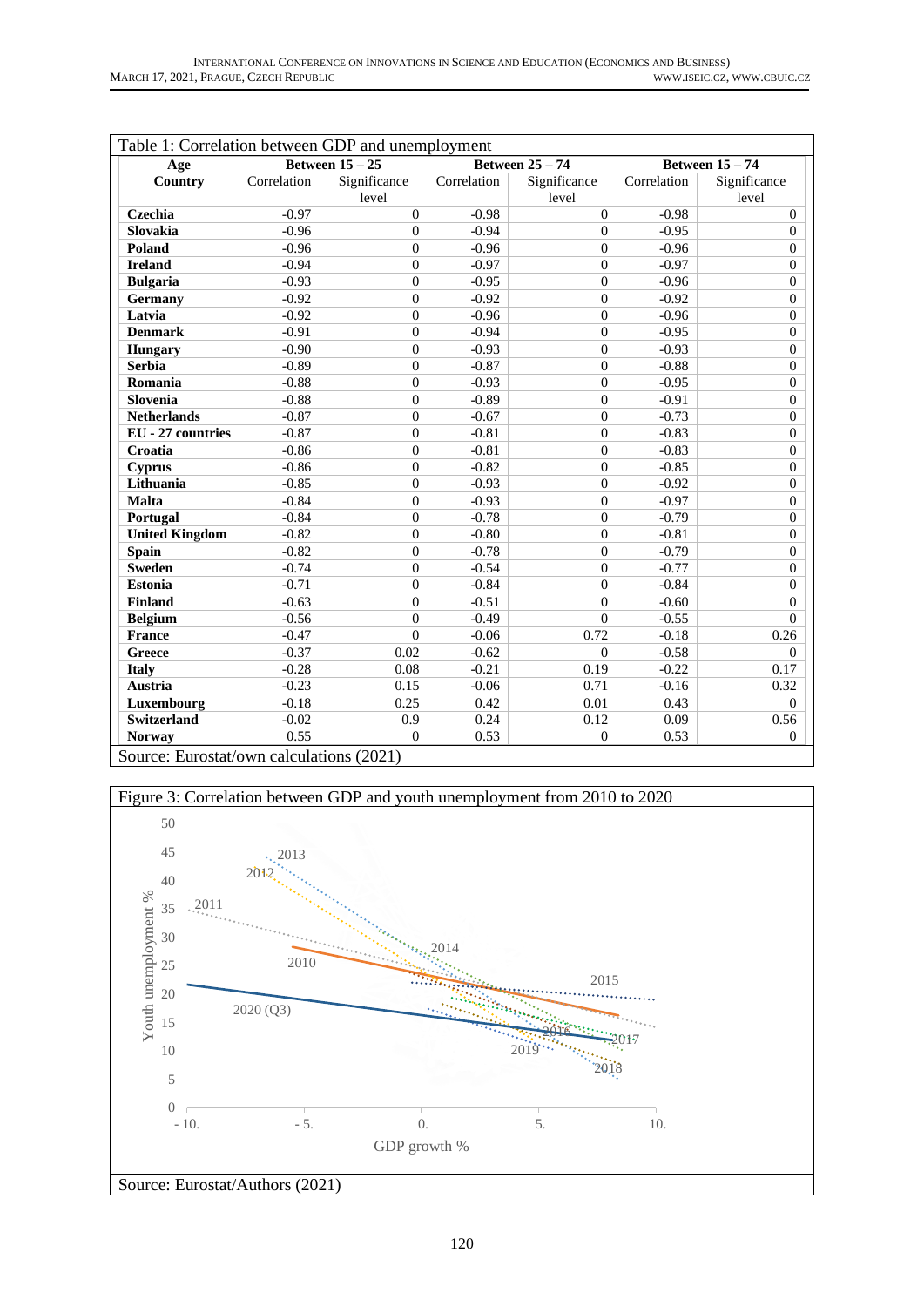Analysing the connection between business cycles and youth unemployment at two points in time provides a clear answer to the first research question - youth unemployment is sensitive to GDP growth. The sensitivity, however, is much higher in non-crisis periods, while during crises, the effect is milder. For instance, the slopes of the trendlines (Figure 3) are flatter during 2010 (closest to the global financial crisis), 2015 (the year of the migration crisis in Europe as well as the Greek sovereign debt crisis) and 2020 (the coronavirus crisis).

In 2010 there was a significantly higher youth unemployment rate, largely due to the massive and longterm economic crisis during this period. In 2019 youth unemployment marked lower rates, and the GDP growth is relatively steady due to the economic sustainability, fast-developing innovative branches, the increase of business process outsourcing activities and thus the engagement of young and educated people with a relatively low salary rate. The last one is the catalyst for a rise in employment.

Several observations are made in relation to the second research question considering imbalances in youth labour markets. Most of the countercyclical youth unemployment is found in Eastern European countries (Bulgaria, Hungary, Poland, Slovenia, Montenegro and Serbia). These are either new member states, candidates or non-EU countries which are associated with slower economic development. In such economies, GDP growth levels are usually higher due to the low starting point.

A comparison of the (negative) correlation between youth unemployment and GDP growth based on annual and quarterly data showed a difference - while in the first case, a correlation for many countries is evident, in the second case, results are not identical. Conceivable reasons for this might be the varying migration flows of young people in respect to the time period and volume, as well as the different specificities and demands of various sectors at the time (this factor is influenced by global economic fluctuations).

The most resilient countries in terms of Covid-19 are North Macedonia, Serbia, Turkey and Iceland, which were able to reduce youth unemployment during the coronavirus crisis (Q3 in 2019 and 2020).

In times of crisis, the governments should change the policy responses to youth unemployment as it becomes less sensitive to business cycles.

### **Discussion**

The question of what could be plausible explanations for the diverging patterns in different European countries remain. According to Ayllon and Ramos (2019), in order to address labour market variations, different policy measures are needed in different European countries, and one policy cannot fit all. This is the opinion held by other authors as well. Tomic (2018) acknowledges the considerable differences in youth unemployment rates across European countries as well as the differences in economic and noneconomic factors which influence them. She also states that one policy cannot be a universal answer.

The group in which youth unemployment rates are strongly linked to business cycles includes EU countries as well as other states - Bulgaria, Hungary, Poland, Slovenia, Montenegro and Serbia. They are either relatively new member states or candidate countries. They are characterised by GDP growth above the average for the EU over recent years but still do not represent developed economies. Most of the unemployed youths in these countries are with a low level of education and are part of different minority groups (CRA, 2020). An emblematic example is the fact that only 8.1% of young people with primary or lower education have been employed in 2019 (CRA, 2020). Among the non-economic factors, we should mention specific parental attitudes (especially among minority groups) that girls don't need to attend school. Anecdotal evidence from communities that employ both parents shows that their children attend school and thus have higher chances to stay in the education longer. One potential explanation for the statistical correlation is that economic growth in Eastern Europe creates more opportunities for unskilled workers. Partially this is due to significantly lower minimum wages in these countries, compared to the Western European countries.

The tendency to link between youth unemployment and school dropouts is widely spread in other countries. The European Commission is aiming to improve education attainment levels and access as a direct measure to reduce youth unemployment. Indirectly this could be achieved through supporting more flexible work suitable for parents and the wider availability of kindergartens.

All countries concerned represent modest or moderate innovators, which means that they react relatively slowly to digital transformation and cannot keep up with the tendencies and demands of Industry 4.0.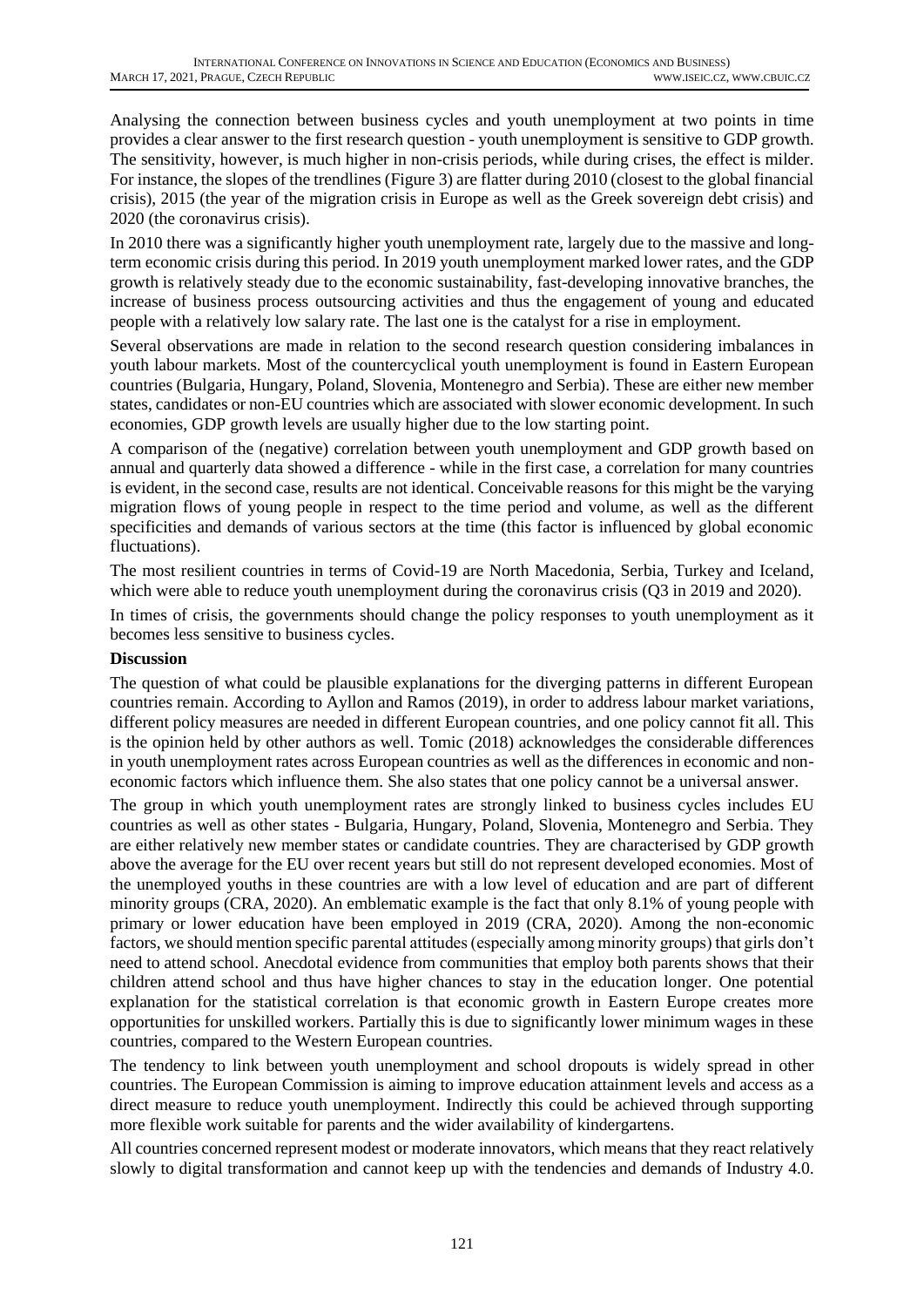As a result, the respective governments could not provide new workplaces suitable for young people. With some exceptions from the moderate innovators' group, most countries rely on outsourcing which is not considered as a guarantee for stable and long-term employment. In addition, the applied measures are short-term and unsustainable, generating cycling youth unemployment.

Pastore (2018) claims that the levels of support that different countries provide to young workers explain the differences in youth labour markets. He suggests that reforms help reduce institutional differences across countries as youth unemployment is dependent on various factors like the educational system and employment security. In this regard, increased coordination and standardisation of secondary and higher education could lead to improvement and, as a consequence, increased youth labour migration.

Also, some authors (Gjorgjievska, 2020) see opportunities in countries in Eastern Europe to use new public management as a tool to support creating workplaces, reduce unemployment, overall and youth, and the "brain drain", which is considered typical for the region. Although traditionally labelled as a 'brain drain' and a negative phenomenon for the donor country, the new knowledge workplaces provide more room for short-term migration and could also improve the levels of entrepreneurship. The latter would have positive outcomes for young people in terms of improved preparation for the next job in the local labour market. Anecdotal evidence of temporary labour migrations suggests that unemployed home workers gain working experience abroad and, upon their return, are more ready to be included in the labour market. In addition, Europe leads targeted horizontal policy towards decreasing negative trends in labour markets.

### **Conclusion**

It is evident that the youth labour market is highly imbalanced across Europe. The levels of unemployment differ dramatically within and outside the EU. It is countercyclical in some countries and procyclical in Germany, while there is no strong evidence for any connection in the majority of countries. A plausible explanation for the diverging trends in the EU is the global flow of skilful youth work from West to East and the unskilful migration of youth from East to West. Sovereign debt crises in the South scaled up the problem with youth unemployment.

The strongest correlation between business cycles and youth unemployment is observed mainly in Eastern European countries with rapidly developing economies where the fast-growing sectors attract predominantly young people. In addition, unemployment levels are strongly connected to GDP values but not to GDP growth.

The explanations could be two - striving for a replica of some of the modern sectors of the old member states, which were obviously lacking in and respectively created conditions for attracting young and like-minded people or rapid political changes, as a result of the dynamic political milieu imposing restructuring of the economy via a top-down approach.

The study uses publicly available data and suggests useful implications which could be considered in measures addressing youth unemployment. The situation for youths entering the workforce will most likely aggravate as a consequence of the expected outcomes due to the pandemic. In this regard, it is crucial that governments undertake purposeful actions and be aware of the dynamic of youth labour markets.

Policies at a European level associated with regional reforms, especially for training and labour mobility, could help reduce youth unemployment (Banerji et al., 2014). Community measures implemented via different financial instruments should be strictly monitored and analysed and should be aimed at achieving sustainability for youth employment. What is more important, there should be continuity in this direction on a national level.

#### **Acknowledgements**

This work is supported by the SCHOLARNET project. The authors thank the anonymous referee for their valuable suggestions for the improvement of the paper.

### **References**

Ayllon, S., Ramos, X. (2019). Youth Earnings and Labour Market Volatility in Europe. *International Labour Review*, 158(1), 83-113, https://doi.org/10.1111/ilr.12131

Bal-Domanska, B., Sobczak, E. (2019). Econometric Assessment of the Relation Between the Situation of Youth on the Labour Market and the Macroeconomic Factors Among the Eu Countries. *Vision 2025: Education Excellence and Management of Innovations through Sustainable Economic Competitive Advantage* (pp 11299-11309).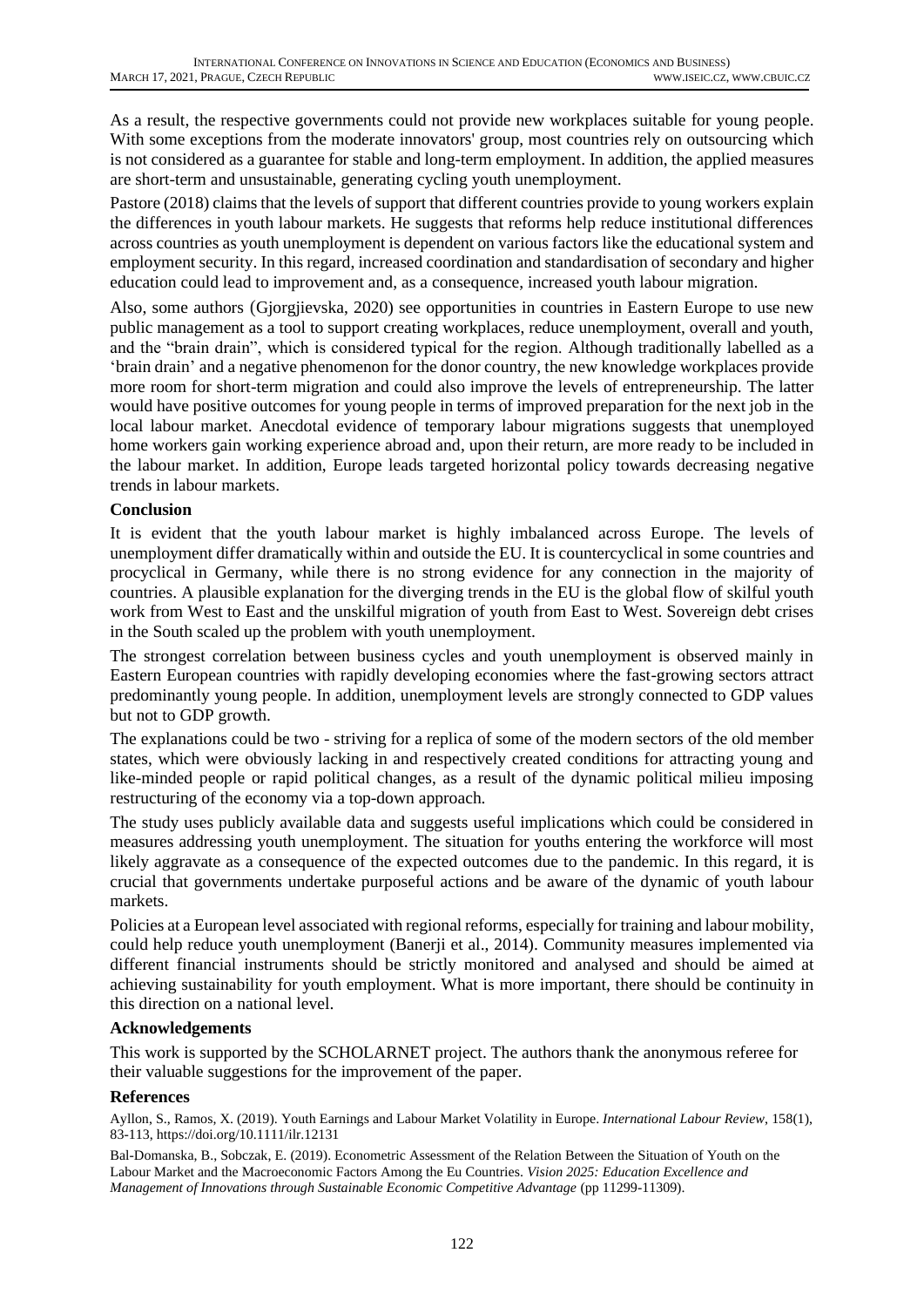https://depot.ceon.pl/bitstream/handle/123456789/18400/Bal-

Domanska\_B\_Sobczak\_E\_Econometric\_Assessment.pdf?sequence=1&isAllowed=y

Banerji, A., Saksonovs, S., Huidan Lin, H.& Blavy, R. (2014). Youth Unemployment in Advanced Economies in Europe: Searching for Solutions Discussion Note.

*International Monetary Fund*. https://www.imf.org/external/pubs/ft/sdn/2014/sdn1411.pdf

Bell, D. N. F., & Blanchflower, D. G. (2011). Young people and the Great Recession. *Oxford Review of Economic Policy*, 27(2), 241–267. https://doi.org/10.1093/oxrep/grr011

Blázquez-Fernández, C., Cantarero-Prieto, D., Pascual-Sáez, M. (2018). Okun's Law in Selected European Countries (2005- 2017): An Age and Gender Analysis.Economics and Sociology, 11(2), 263-274. doi:10.14254/2071-789X.2018/11-2/18 Center for Research and Analysis (2020) *Skill Gap Analysis on Capacity of Youth Organizations and Identifying knowledge required for youth professional realization*, Center for Research and Analysis

Dietrich, H. & Möller, J. (2016). Youth unemployment in Europe – business cycle and institutional effects. *International Economics and Economic Policy* 13**,** 5–25. https://doi.org/10.1007/s10368-015-0331-1

Directorate-General for Employment, Social Affairs and Inclusion. (2020). *Employment and Social Developments in Europe 2020, Leaving no one behind and striving for more: Fairness and solidarity in the European social market economy*. European Commission. doi: 10.2767/478772

Eichhorst, W, Escudero, V, Marx, P. (2010) The Impact of the Crisis on Employment and the Role of Labour Market Institutions. IZA Discussion Papers No. 5320. Institute for the Study of Labor (IZA). https://ssrn.com/abstract=1712627

Eichhorst, W., Hinte, H., & Rinne, U. (2013). Youth Unemployment in Europe: What to Do about It? *Intereconomics*, 48 (4), 230-235, https://www.iza.org/publications/pp/65/youth-unemployment-in-europe-what-to-do-about-it

Eurofound. (2020). Living, working and COVID-19, COVID-19 series, *Publications Office of the European Union*. https://www.eurofound.europa.eu/sites/default/files/ef\_publication/field\_ef\_document/ef20059en.pdf

European Centre for the Development of Vocational Training (Cedefop). (2021). *Trends, Transitions and Transformation. Briefing Note*. DOI: 10.2801/33991

European Commission. (2013). Labour Market Developments in Europe. Brussels, Belgium: European Commission. http://ec.europa.eu/economy\_finance/publications/european\_economy/2013/pdf/ee6\_en.pdf

Franc, S., Časni, A. Č., & Barišić, A. (2019). Determinants of Migration Following the EU Enlargement: A Panel Data Analysis. *South East European Journal of Economics and Business*, 14(2), 13–22. https://doi.org/10.2478/jeb-2019-0010 Georgiou, Miltiades N. (2021). COVID-19 on Unemployment Rate. *SSRN*. http://dx.doi.org/10.2139/ssrn.3801700

Gjorgjievska, E. T. (2020). The Throughput to Economic Growth in the South Eastern European Region. In *Journal of Economic Boundaries and Transformation*, 1(1), 54–68. https://jebtonline.com/en/article/9hv8UxwdOGzu4oyDZ1wL

Gontkovičová, B., Mihalčová, B., & Pružinský, M. (2015). Youth Unemployment – Current Trend in the Labour Market? *Procedia Economics and Finance*, 23, 1680–1685. https://doi.org/10.1016/s2212-5671(15)00554-7

Grinevica, L., & Rivza, B. (2018). Economic costs of youth unemployment in the European Union. *Economic Science for Rural Development* No 48, pp 299-305. https://doi.org/10.22616/esrd.2018.098

Hedvicakova, M., Sokolova, M. & Mohelska, H. (2018). The Impact of Economic Growth on Wages and The Supply of Employee Benefits in The Czech Republic. *Transformations in Business & Economics*, 17 (3), 140-154. http://www.transformations.knf.vu.lt/45/article/thei

Hutengs, O., & Stadtmann, G. (2014). Age- and Gender-Specific Unemployment in Scandinavian Countries: An Analysis based on Okun's Law. Comparative Economic Studies, 56(4), 567-580. https://doi.org/10.1057/ces.2014.22

Klimko, R., Rievajova, E. (2018). Youth and The Labour Markets in the European Union. In Veselica, R., Dukic, G., Hammes, K. (Eds.), *Economic and Social Development, 36th International Scientific Conference on Economic and Social Development – "Building Resilient Society"* (pp 330-336). Varazdin Development and Entrepreneurship Agency, Varazdin, Croatia / University North, Koprivnica, Croatia / Faculty of Management University of Warsaw, Warsaw, Poland / Faculty of Law, Economics and Social Sciences Sale - Mohammed V University in Rabat, Morocco.

http://repo.bg.pw.edu.pl/index.php/en/r#/info/book/WUT64f72281ecf1418591bb140b244a9636/Economic+and+Social+Dev elopment+36th+International+Scientific+Conference+on+Economic+and+Social+Development+%E2%80%93+%22Buildin g+Resilient+Society%22%3B++Book+of+Proceedings

Marconi, G., Beblavý, M., & Maselli, I. (2016). Age Effects in Okun's Law with Different Indicators of Unemployment. *Applied Economics Letters*, 23(8), 580-583. https://doi.org/10.1080/13504851.2015.1090540

Marques, P. & Hörisch, F. (2020). Understanding massive youth unemployment during the EU sovereign debt crisis: a configurational study. *Comparative European Politics,* 18**,** 233–255 https://doi.org/10.1057/s41295-019-00184-3

Miyamoto, H., Suphaphiphat, N., and Lee, J. (2020). Mitigating Long-term Unemployment in Europe*. IMF Working Papers*, 2020 (168). https://doi.org/10.5089/9781513554464.001

Mura, L., Zsigmond, T., Kovács, A. & Baloghová, E. (2020). Unemployment and GDP Relationship Analysis in The Visegrad Four Countries. *Online Journal Modelling the New Europe,* 2020 (34). doi: 10.24193/OJMNE.2020.34.06

O'Higgins, N. (2001). Youth unemployment and employment policy: a global perspective. A global perspective. *MPRA*. http://mpra.ub.uni-muenchen.de/23698/

O'Higgins, Niall. 2015. *Youth Unemployment*. IZA Policy Paper No. 103, Bonn, Institute for the Study of Labor. http://ftp.iza.org/pp103.pdf